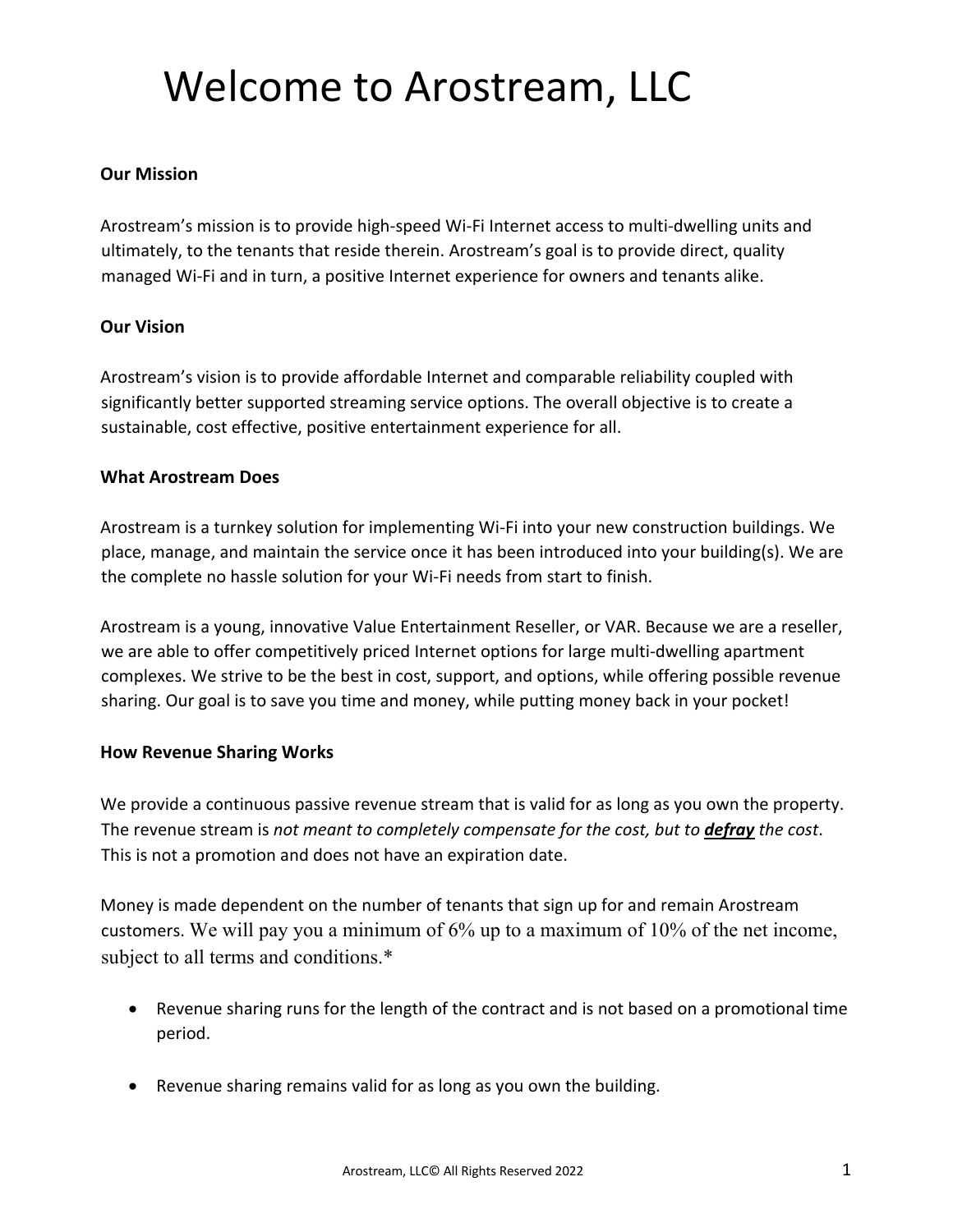The monthly cost must be implemented as a built-in amenity included with the rent. In this way, you will increase your passive revenue to the higher end of the max access allowance percentage. At least 80% tenant user access is required for the minimum 6% access allowance, or revenue sharing. After that, incremental increases max out at 10%.

We realize that tenant user access percentages will never be stable, as tenants move, cancel services, etc. However, in order to maximize your income, the goal is to have most of your tenants become and remain customers of Arostream. That is why offering direct managed Wi-Fi as an amenity is crucial.

*Please note that at any time, if tenant sign up falls below the 80% requirement, there will be no revenue sharing until the percentage has again reached the 80% user access minimum.* The revenue stream is not meant to eliminate your out-of-pocket cost, but to defray the Monthly Recurring Cost, or MRC, of offering the Internet as an amenity. In some cases, it could eliminate the cost and provide some additional revenue, but that depends on the ISP that is available and the total number of apartments that use our service at any given time. *Unfortunately, we cannot guarantee additional income, nor can we give an exact dollar amount until we conduct a survey to see what is available in your area.*

| % User Access | % Access Allowance |
|---------------|--------------------|
| 80%           | 6%                 |
| 85%           | 7%                 |
| 90%           | 8%                 |
| 95%           | 9%                 |
| 100%          | 10%                |

 *Table 1*

Arostream calculates the allowance rate based on the number of users and sends quarterly payments to the proprietor of the property.

## **Why You Should Switch to Arostream**

Arostream is a reseller of Wi-Fi, which means that we provide the equipment that gives access to the Internet. This allows us to give you choices – choices not only in the Internet Service Provider, or ISP, but also in cost. We contract with a broker who will give you a current list of all the available ISPs in the area in which you are building. *Please keep in mind that Arostream is not an ISP. The contract that will be signed is directly between your company and the ISP.*

Keep your target market in mind. The types of tenants that can afford to live in your apartment complex are used to modern conveniences. Wi-Fi as an amenity is what will separate you from the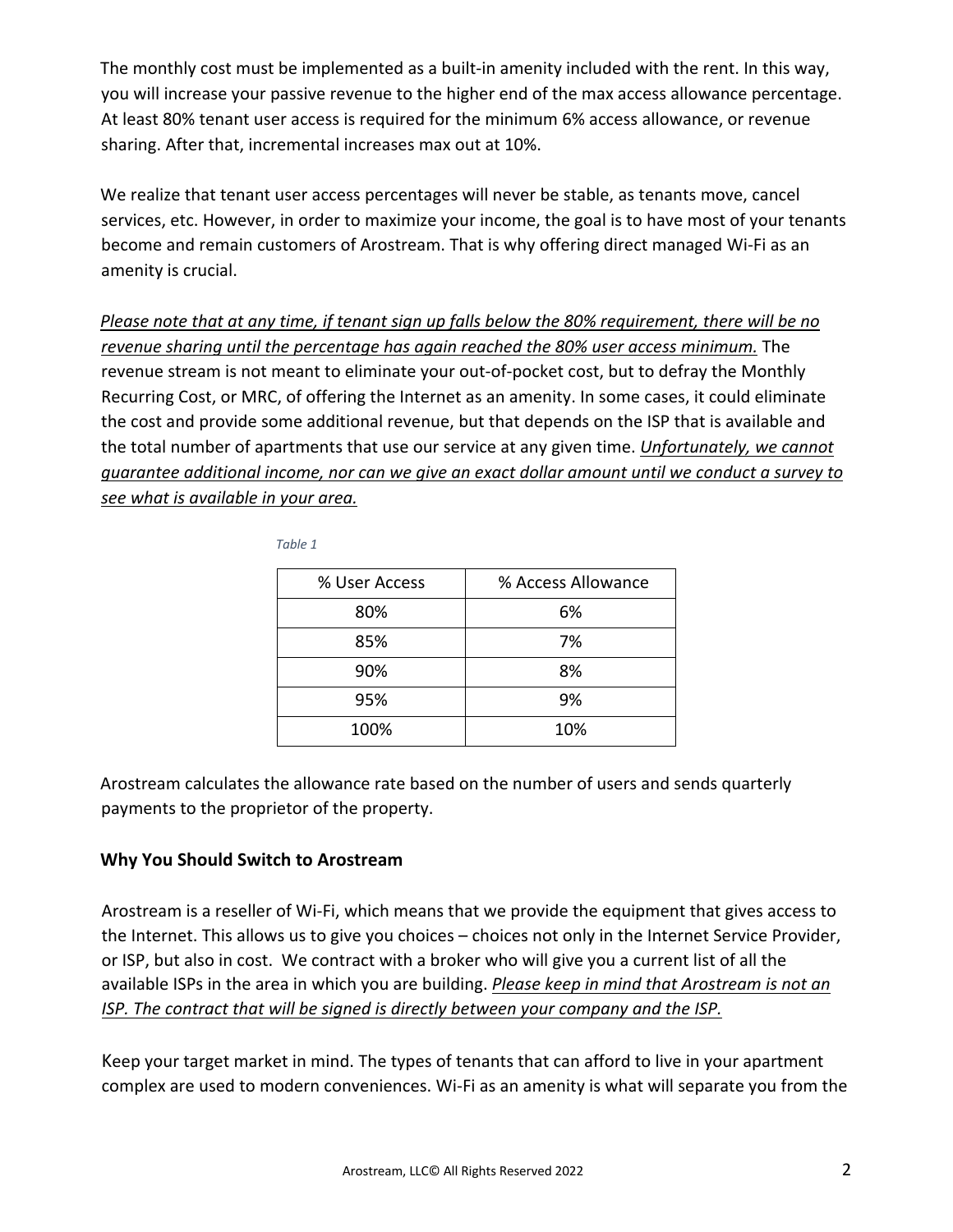complex next door. It is an amenity that will be highly utilized, and the hassle-free experience will be one that your tenants will appreciate.

We do not rely on or utilize a shared network. As an example, if you are a gamer, you know that when you are on a shared network during peak times the lagging and/or buffering can be costly. If you enjoy streaming television series or movies, more than likely you have also suffered from the same lagging and/or buffering during peak times. Again, remember that you will not be on a shared network, but a private network where congestion is not an issue.

Tenants will be able to purchase Internet immediately upon move-in. Tenants only need to access Arostream's Wi-Fi portal page to purchase and activate their Internet. *Service is activated automatically*. Tenants can register and log in to their individual accounts and are able to create a password of their choosing, making it easier for them to remember. All of this eliminates the need of having to book an appointment with a cable company as well as having to take a day off from work to wait for the arrival of a technician.

Arostream utilizes seamless execution for connection and disconnection. The service can be connected without coming into the apartment and can be just as easily disconnected without the need for a technician visiting the premises.

Arostream provides hassle-free execution of wiring cables and mounting access points in the ceilings. This is a discreet and effective way to install Wi-Fi while maintaining the building's aesthetic.

Tenants will not be disturbed by loud noises caused by Internet installation and/or network technicians.

## **Benefits to Using Arostream**

Arostream directly adds long term value to your residential building(s). We do this by offering high-speed Wi-Fi as a reseller, specializing in large, multi-unit complexes. *This means that you are directly purchasing the fiber that is being installed into your building, making it your own.* The network is routinely monitored, and issues are addressed quickly.

Arostream offers Fiber To The Premise, or FTTP, coax to the premise, and other options that are dependent on ISP location availability.

Arostream directly manages the Wi-Fi. In other words, there is no longer a need to contact the ISP. We manage everything ourselves. The tenants contact us with any issues that they may have. It is a completely hassle-free experience! We also provide an in-house help desk at no additional charge.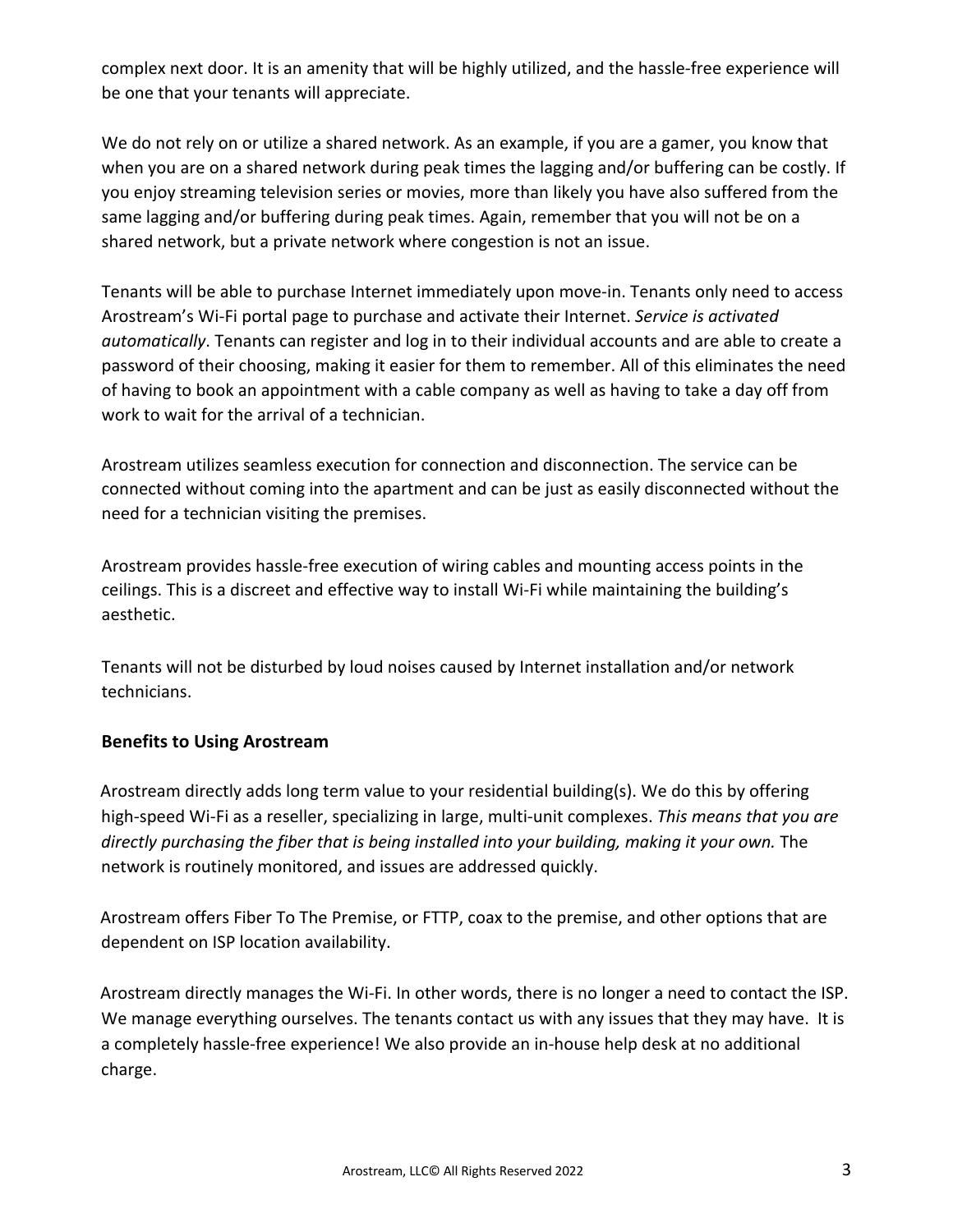## **How to Get Started**

Traditional copper or Ethernet cables can be used, although the capability depends on what value the cables max out at. We do not and cannot increase speeds, as it will still be bottlenecked by whatever the current wiring allows.

We highly recommend fiber for the fastest and most sustainable solution for you and your tenants. Fiber offers the most versatility and is capable of the most consistent speeds over time. Fiber does not need to be upgraded.

## **The Bottom Line**

You pay the cost of the work directly to us, as this is considered a part of new construction.

Here is our breakdown:

- 1. We conduct a visual inspection and/or survey of your location and/or your blueprints. We provide this service free of charge.
- 2. Actual cost is determined once we have completed the inspection of the location and the blueprints. Once that has been done, we can accurately determine the scope of the required work.
- 3. Arostream will provide all network equipment (WI-FI AP, POE switches, and Network switches) for Access Point connectivity for WI-FI and internet services.
- 4. Each rental unit requires a router that we provide. Placement and manner of installation is at your discretion.

## **Introduction to Our Pricing Structure**

*Table 2*

| Arostream                            | <b>Our Competitors</b>        |
|--------------------------------------|-------------------------------|
| <b>Standard:</b> 350 mbps = $$55.95$ | $200-300$ mbps = \$49.99-\$55 |
| <b>Premium:</b> 450 mbps = $$65.95$  | 400-500 mbps = $$65-\$69.99$  |

## **Future projects that we are working on**